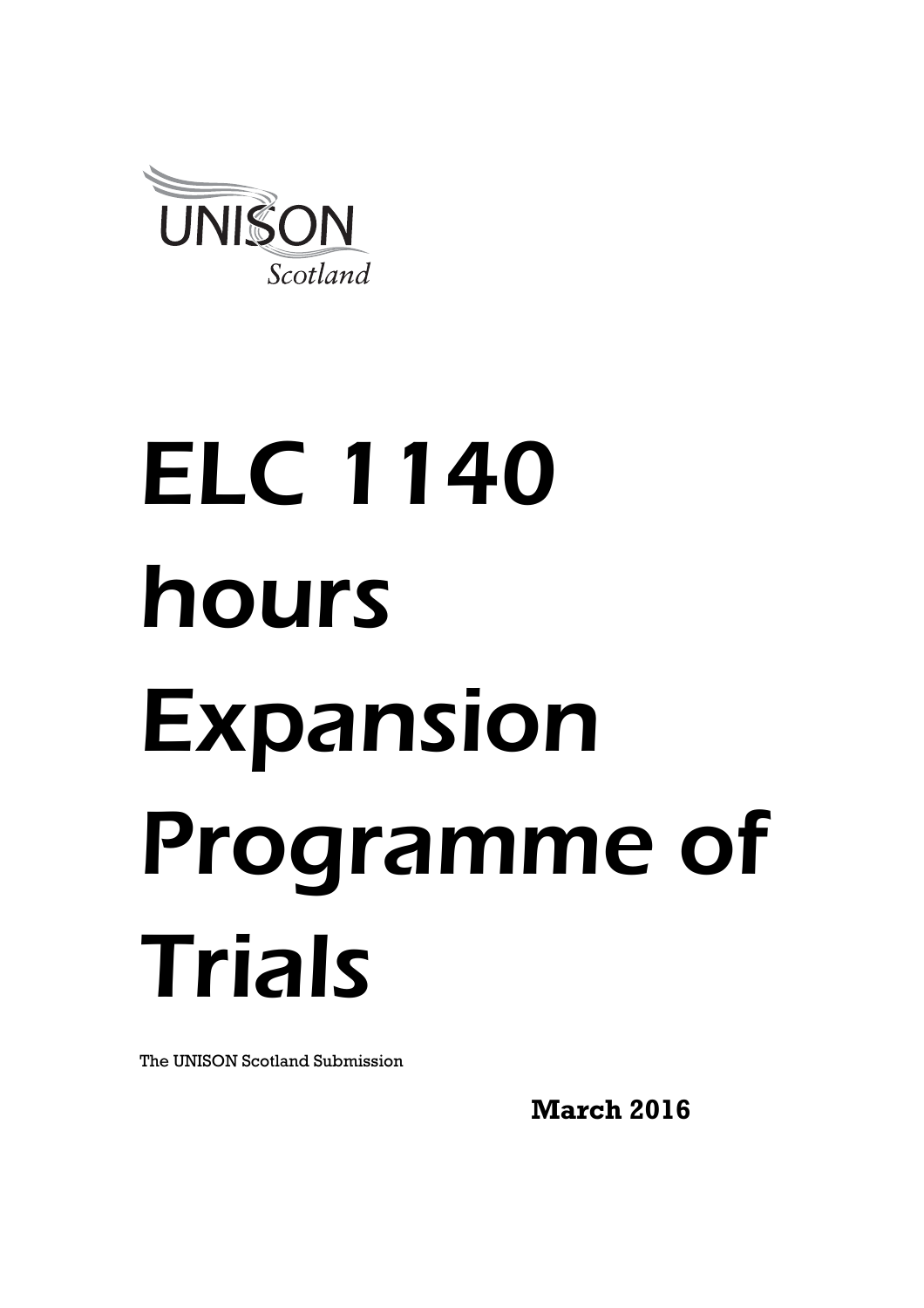# **Introduction**

UNISON Scotland welcomes the opportunity to respond to the Scottish Government Discussion paper on Early Learning and Childcare 1140 hours expansion. UNISON is the biggest trade union in Scotland representing members across Scotland's public, private and voluntary sectors. Our members are the key workers in early years and childcare. UNISON members pay taxes as well as delivering and using public services and are therefore in a unique position to comment on public services in Scotland. The majority of our members are women, many of whom are also balancing work with their care responsibilities. UNISON in particular and the trade union movement in general have led the way in campaigns for a comprehensive childcare service in Scotland and across the **TIK** 

# **Response**

The current childcare system is patchy, complex and expensive. Parents in Scotland pay 27% of their household income on childcare, compared to the OECD average of 12%. We need a radical overhaul of childcare provision to ensure that it provides what families actually want: a safe nurturing environment for their children that doesn't cost the earth. The best way to do this is to deliver childcare in the public sector, paid for via taxation and therefore free at the point of use.

It's not just the high cost of childcare which creates a barrier for women trying to return to work. The system is patchy and hard to navigate. Places are hard to find. Until you know what specific childcare is available then it's impossible to say what hours you will be able to work and vice versa. This is hard for those hoping to negotiate changing working patterns returning to their job and almost impossible for those trying to find new work.

There is no one place to go to find out what's available: local authorities in Scotland don't have to monitor childcare availability in their area, far less what it costs or find out what demand for care is. There is no statutory obligation to provide/organise childcare for under-threes except for those whose parents are in receipt of certain benefits or are "looked after". Many working parents are forced to use expensive private sector nurseries because they cannot buy extra hours on top of their free hours in local authority nurseries.

The recent JRF programme paper: Creating and Anti-poverty Childcare System $^{\rm l}$  states that a shift to supply side funding for pre-school childcare services is the most effective route forward:

 "International evidence and the best examples of high quality provision in the UK suggest that the most effective approach to funding pre-school childcare is supply side funding, where investment is made directly in service. This approach provides the means to offer universal access to services and effectively shape the quality, affordability and flexibility" (Executive Summary page 3)

  $^\mathrm{1}\,$  JRF programme paper: Creating and Anti-poverty Childcare System https://www.jrf.org.uk/report/creating-anti-poverty-childcare-system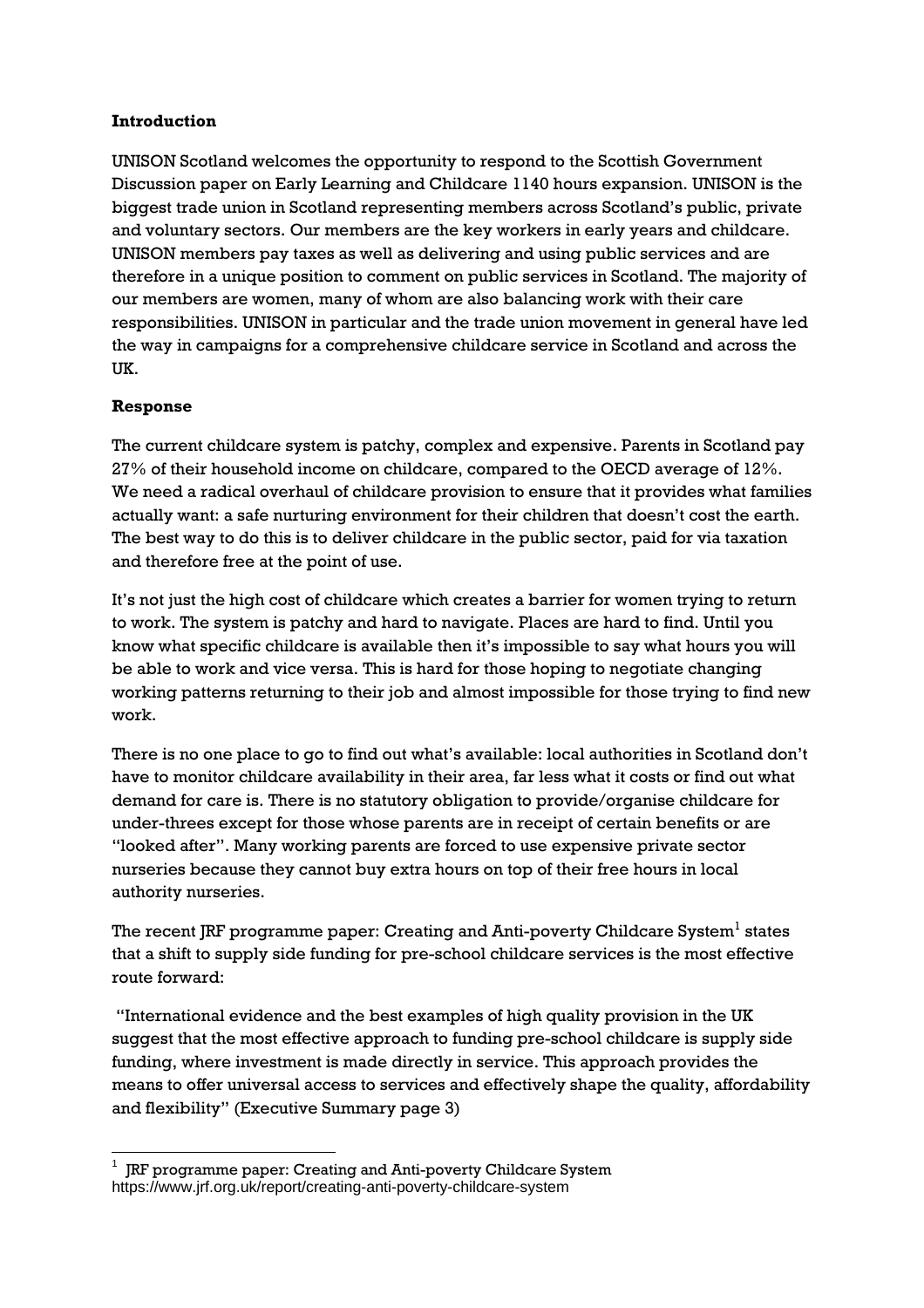"the case for supply funded childcare is simple: it is the most effective means of delivering reliable access to affordable, flexible and high quality childcare regardless of ability to pay" (Executive Summary page 3)

Public delivery is the most cost effective way forward: money won't be lost to profit, and is where we will be best able to ensure a coordinated and comprehensive service. Public delivery also makes is easier to ensure that the workforce is properly paid and well qualified. Public delivery also gives better protection to childcare workers who need all the same rights and opportunities, for example flexible working, as other workers. Appropriate pay and good terms and conditions are how you attract and keep skilled workers.

While childcare should enable parents to work, its focus must be on what's best for children and their development. There is already a substantial body of work in this area for example: Joining the Dots: a better start for Scotland's Children by Susan Deacon and JRF programme paper: Creating and Anti-poverty Childcare System. The government is committed to preventative spending: free at the point of use, high quality childcare offers massive future savings and also considerable immediate benefits for Scotland's families.

Delivering high quality childcare needs a well qualified workforce. This requires decent pay and access to decent pensions. This, largely female, workforce faces all the same challenges as other working women including balancing their own caring responsibilities with work and the high costs of childcare. Childcare workers need access to flexible part-time working. Many first choose this work because it fits in with their own caring responsibilities. There will need to be a substantial increase in staff numbers to cope with both the extra hours the current children will soon attend for but also the extra children who take up the service if as it is hoped more mothers take up paid work . As many staff will want to work part-time the number of actual employees will be higher than the FTE figure. We are therefore not convinced that the number of staff required to deliver expanded childcare is being properly calculated.

The childcare workforce, particularly in the private sector, is not well paid. The knowledge and skills required, as with much work traditionally done by women, are not widely recognised or rewarded in the market. This needs to be challenged. Pay must reflect the skills, knowledge and reflective practice required to do the job. There has been progress in the public sector, one of the key reasons for our support for ensuring that the public sector delivers childcare is to ensure that this is not pulled back by expanding the low paid private sector.

Evidence indicates that that having well qualified staff, particularly staff with a degree level qualification working in a nursery is key to good outcomes for the children. Since 2011 managers and lead practitioners of a day care of children's service in order to register with the SSSC have to have or be working towards a level 9 qualification. The Education Scotland Report $^{\rm 2}$  shows that of the nursery centres they had inspected:  $27\%$  of local authority centres, 28% of private centres and 13% of voluntary centres had one member of staff with a BA in Childhood Practice. In local authority centres 87% had

 $2$  Making the Difference: the impact of staff qualifications children's learning in the early years (2011)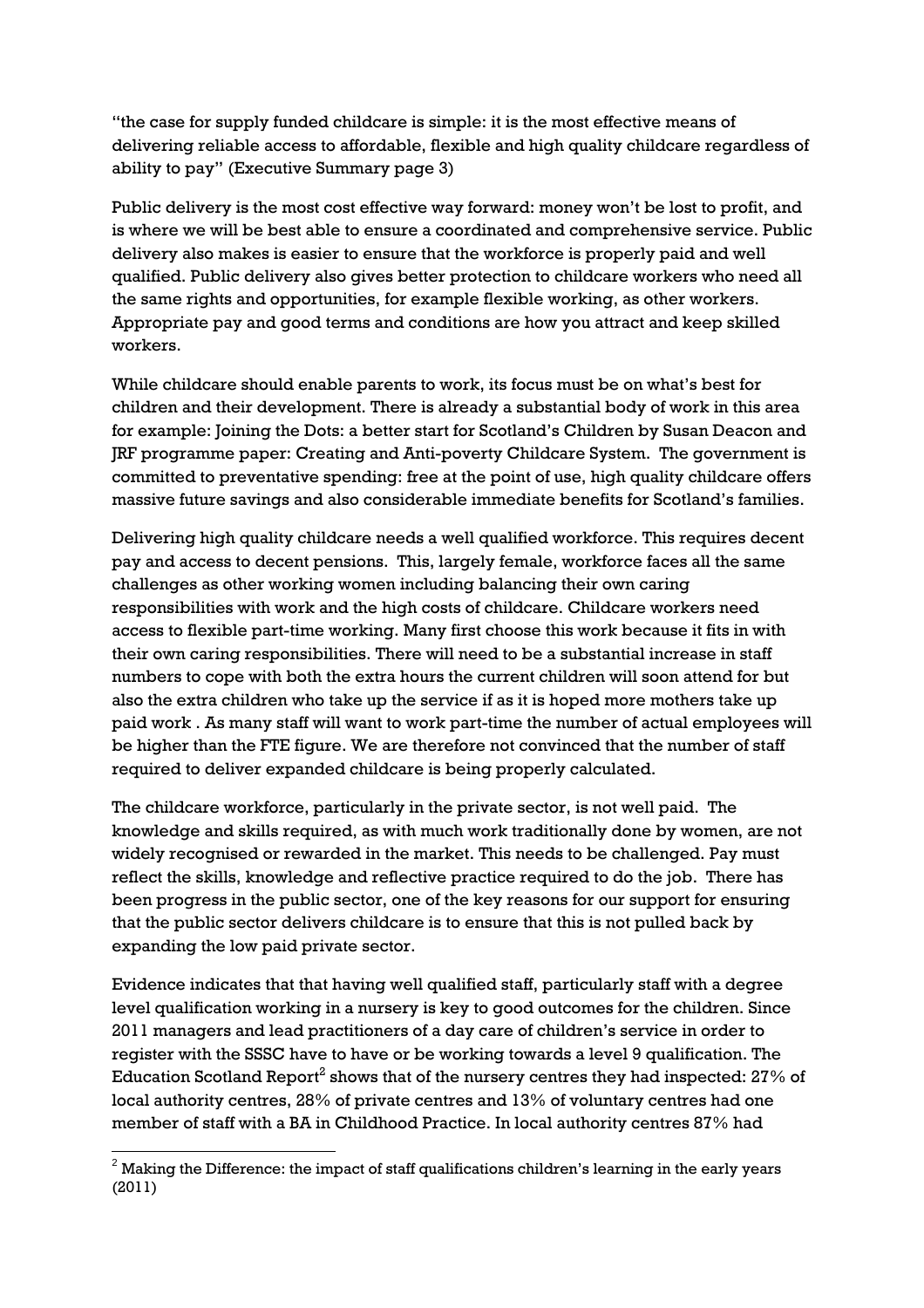access to a teacher, 39% of private sector nurseries and 32% in the voluntary sector. Those who are able to access nursery services in the public sector have substantially more access to staff with degree level qualifications.

The childcare workforce, particularly in the private sector, is not well paid. The knowledge and skills required, as with much work traditionally done by women, are not widely recognised or rewarded in the market. This needs to be challenged. Pay must reflect the skills, knowledge and reflective practice required to do the job. There is a substantial pay gap between the sectors. A brief survey of vacancies showed that the public sector is offering jobs at approx  $\pounds 11$  per hour while the range in the private and voluntary sector was £7 to a high of £8.50. Where jobs were offered with an annual salary the public sector range was £19 to £23,000 a rate more in line with that being offered for managers in the private sector where some posts offered a £16,000 to manage a nursery. Only public delivery paid for via taxation can support appropriate wages for the skills required to deliver high quality childcare.

Qualifications and career progression are essential to attract and keep experienced staff in the sector. This will require training and ongoing professional development. Few people will be willing to take the time required to achieve additional qualifications on top of working if the wages on offer are the minimum/living wage. The degree level early years qualification and the recent clarification that it qualifies holders for leadership roles are welcome. This offers a clear career path for childcare workers which is welcome. Wages for senior/management roles in the must also reflect the level of qualifications and experience required.

Cuts and centralisation in further education colleges will impact on colleges' ability to delivery training for this expanding workforce. Meeting the longer term aspirations of expanded childcare by 2020 requires planning and investment in training now.

Delivery of the new extra hours will require adequate funding. Working with children isn't just about the time spent with the child. Workers also have to plan, evaluate, and monitor learning and keep detailed records of each child's progress. There needs to be wider recognition of what these jobs actually involve and adequate funding for the staffing levels and hours of work required to do the job.

Gender segregation in the workforce and its impact on the gender pay gap is a key issue in Scotland and just as there needs to be support for girls in schools to consider a wider set of job options but boys should also be encouraged to consider childcare as a career.

#### **Barriers**

UNISON believes that getting childcare right will cost money. We believe this is a worthwhile investment in Scotland's economy, in children's lives and will bring longterm savings to a range of budgets through improved outcomes for children and families. Paying for services universally via taxation is much fairer than through charges. We are though concerned that not enough work is being done to assess the detail of the costs far less allocating adequate funds to deliver.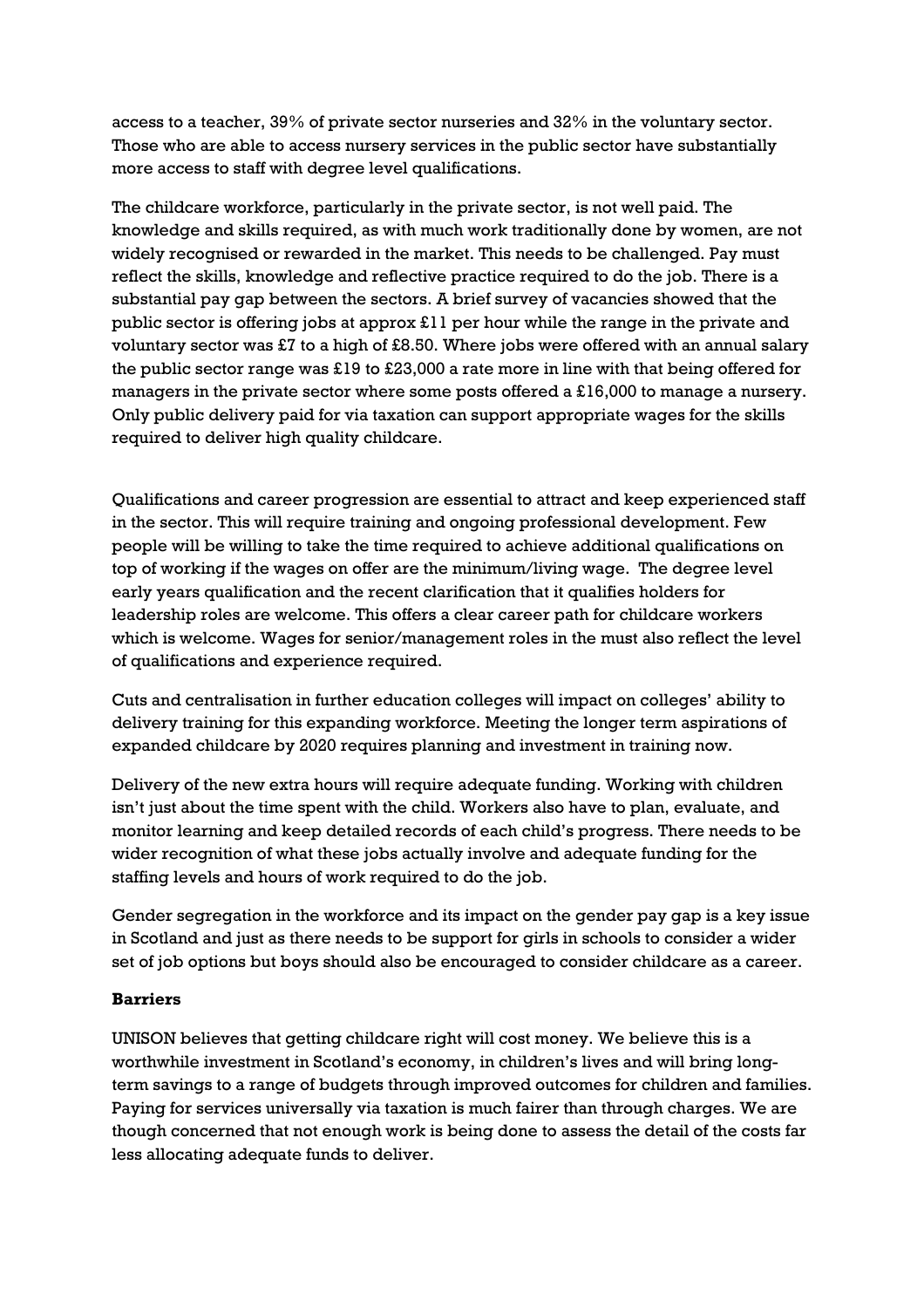The Scottish Government needs to provide far more detail on

- The current number of places available for children
- Population projections to work out future demand for the service in terms of numbers of children and mothers who will take up paid work
- The requirements for extra buildings/refurbishment/extension of current premises and the costs involved
- Current numbers of qualified staff
- The numbers of qualified staff needed to deliver the new service: This workforce is currently predominantly female and many have caring responsibilities of their own. Many will need to work part-time and/or term time due to these responsibilities so actual numbers needed will be higher than for a full time workforce. As does keeping a nursery open 8-6, covering lunch times etc
- Pay: tackling low pay in the childcare sector is essential to delivering a high quality services and recruiting and retaining qualified staff. We need data on pay across the sector, agreement on minimum qualifications and support for continued professional development. No one is going to take on night classes and further study to earn the living wage.

# **Best Practice**

One of the many advantages of public sector provision is the ability to better co-ordinate childcare with other services, for example where an extended day nursery in co-located with a primary school on the same campus. This type of delivery means that parents only have to leave and collect their children( aged up to 12 years) from one place. This also improves the transition to formal education at 5 as they are already familiar with the school. Example include

Lime Tree Day Nursery – Merrylee Primary School

Shaw Mor Family Learning Centre – Tinto Primary School

Kelvinpark Family Learning Centre – Hillhead Primary School

Govan Family Learning Centre – Pirie Park Primary School

Knightswood Early Years Centre – St Ninian's Primary School

Garthamlock Family Learning – St Rose of Lima Primary School

#### **Conclusion**

UNISON is concerned that we keep asking the same questions over and over rather than getting on with delivery. This consultation quotes the OECD on what works. Only recently Children Ist produced a report on Childcare, the Government's own Childcare Workforce Review has been published. There is already widespread agreement on what works. It really is time to move into a delivery phase.